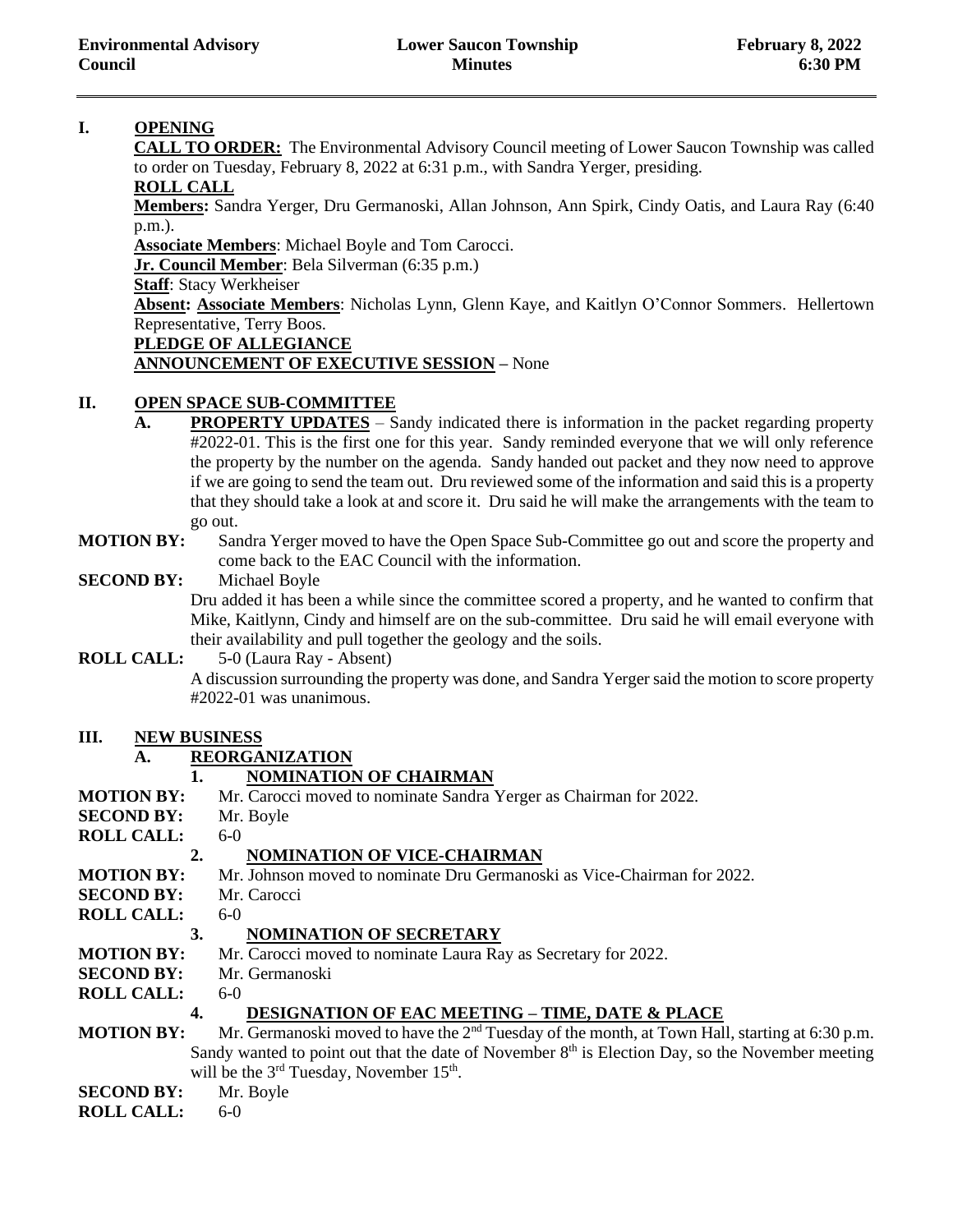#### **III. NEW BUSINESS**

- **B. ACCEPT RESIGNATION OF ATOM KALLEN -** Sandy let everyone know letters were sent to Atom thanking him for his service to EAC.
- **MOTION BY:** Mr. Boyle moved to accept the resignation of Atom Kallen.
- **SECOND BY:** Mr. Germanoski

#### **ROLL CALL:** 6-0

- **C. INTRODUCTION OF NEW MEMBER, ANN SPIRK –** Sandy said we have the pleasure of a new member. Ann introduced herself and gave her background about her family, and she is excited to get involved to give back to the community. Sandy also shared some information about her background with Ann and how she became in involved with preserving her family's property.
- **D. GOALS AND OBJECTIVES FOR 2022** Sandy said she assumes some of their goals will be the Electronic Recycling and the Land Conservation Workshop for 2022. She asked for feedback from the group if they have other ideas, and also to think about them and bring back for discussion. Sandy asked the group if they want to continue with the roadside cleanup on Reading Road. She asked if they wanted to continue, and added that the trash has gotten better over the years since they have been doing. Michael added that the intersection at 378 close the Township could use a cleanup because there is a lot trash as it has a lot of visibility. Michael said maybe we do Reading Road once a year and find another location to do. Sandy said she can ask Roger and see if he has feedback since they are on the Township roads. Laura added the intersection at 378 may not be safe as well. Laura asked for the 5-year plan from past, and Stacy will look for this and bring it back to future meeting.

#### **IV. DEVELOPER ITEMS** – None

#### **V. UPDATES/REPORTS**

- **A. ELECTRONIC RECYCLING FOR SPRING 2022- AVAILABLE DATES** Confirmation of the November  $12<sup>th</sup>$  event date was discussed. Sandy said we will start getting this out to the public for advertisement. Stacy added the packet that was included in this packet is on the next Council agenda. Dru added again that the National Honor Society at Saucon Valley High School has students who need the volunteer hours, and November would be better for them. A discussion was had regarding how the students can be utilized in many different ways. Dru said that maybe students can put together a nice flyer explaining parameters, this way if there is a fee associated with certain items. Also, if they were there, they can help educate the residents on the details. Cindy said there were handouts at the last meeting, and RRS will provide a flyer with our name on it. Sandy said this should be approved by Council. Cindy will work on this and send it. Sandy said this way we can place in our newsletter and have it in Town Hall. Discussion re: confirming residency regarding the reimbursement. Bela added that she, along with other students are eager for volunteer hours so anything they have for students to help, they are willing. Sandy said she will take this back to Council in March, and confirm that everything has gone through.
- **B. LAND CONSERVATION MAILING AND WORKSHOP FOR 2022 –** Sandy reviewed list that was compiled, and said they did this in past when they did a previous mailing. The list is 20 acres plus in Lower Saucon Township of 87 properties. The letter would be included in the mailing informing them on the workshop. Laura Baird is on board with this. Letter to residents was reviewed and they would have to R.S.V.P. to the event. Sandy said they can with our Zoning Officer on this as well. Sandy shared the information from Laura Baird on the workshops that she ahs done in other communities that have been very successful. The success is due to the workshops where residents are able to fully understand the program before they sign any forms.

Sandy added that Laura is working with many other adjacent Townships. She discussed possible properties that may cross lines we can look into. A date was discussed to have the workshop. Dru suggested to use one of the future EAC meeting dates, and May  $10<sup>th</sup>$  was decided. Sandy said they may want to move the start time to 7:00 p.m. to accommodate working schedules. Sandy will take it to the next Council meeting for review.